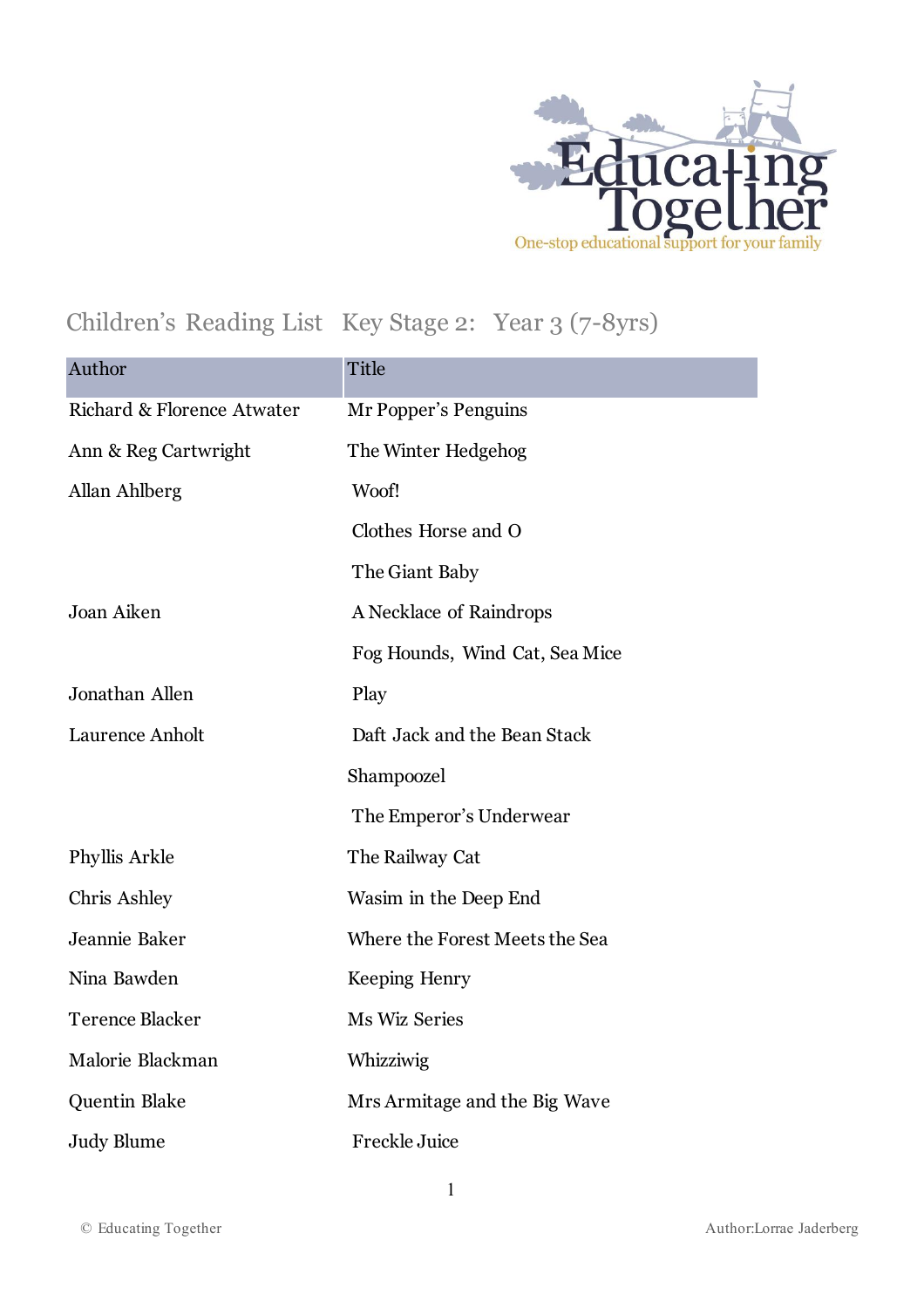

| Author                    | Title                           |
|---------------------------|---------------------------------|
|                           | Tales of a Fourth Grade Nothing |
| Enid Blyton               | The Famous Five                 |
|                           | The Magic Faraway Tree          |
|                           | <b>Island of Adventure</b>      |
|                           | <b>St Clare's Series</b>        |
|                           | <b>Malory Towers</b>            |
| Michael Bond              | A Bear called Paddington        |
| Tony Bradman              | Sam the Girl Detective          |
| Henrietta Branford        | Dimarche Diller Series          |
|                           | Spacebaby                       |
| <b>Jeff Brown</b>         | <b>Flat Stanley</b>             |
| <b>Marc Brown</b>         | <b>Arthur Baby-Sits</b>         |
| <b>Anthony Browne</b>     | Changes                         |
|                           | Zoo                             |
|                           | Gorilla                         |
| <b>Melvin Burgess</b>     | The Earth Giant                 |
| <b>Betsy Byars</b>        | The Midnight Fox                |
| Ann Cameron               | The Julian Stories              |
| <b>Humphrey Carpenter</b> | Mr Majeika                      |
| Lauren Child              | <b>Utterly Me, Clarice Bean</b> |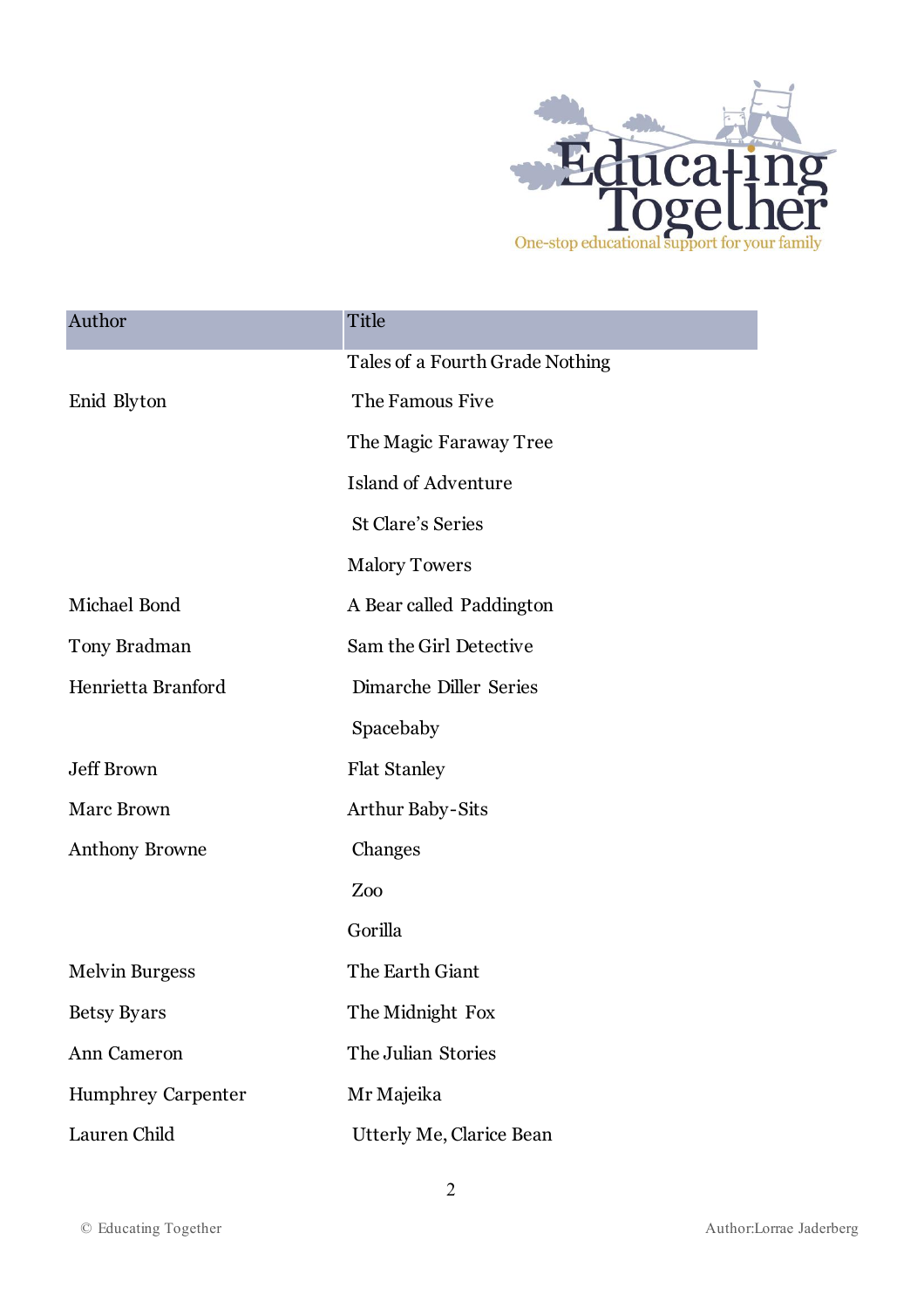

| Author                   | Title                             |
|--------------------------|-----------------------------------|
| Lauren Child             | Clarice Bean That's Me            |
| <b>Beverley Cleary</b>   | Ramona Series                     |
| <b>Sharon Creech</b>     | Love that Dog                     |
| <b>Helen Cresswell</b>   | The Sea Piper                     |
| Kevin Crossley-Holland   | Storm                             |
| Jennifer Curry           | Hands Off Our Hens                |
| Roald Dahl               | The Magic Finger                  |
|                          | Charlie and the Chocolate Factory |
|                          | <b>Fantastic Mr Fox</b>           |
|                          | George's Marvellous Medicine      |
|                          | The BFG                           |
| Niki Daly                | Jamela's Dress                    |
| Colin Dann               | Animals of Farthing Wood series   |
| Paula Danziger           | The Cat Ate My Gymsuit            |
| Meindert De Jong         | Hurry Home Candy                  |
| Antoine de Saint-Exupéry | The Little Prince                 |
| Berlie Doherty           | Willa and Old Miss Annie          |
| <b>Helen Dunmore</b>     | Amina's Blanket                   |
| Dorothy Edwards          | My Naughty Little Sister Stories  |
| Jan Fearnley             | Mr Wolf's Pancakes                |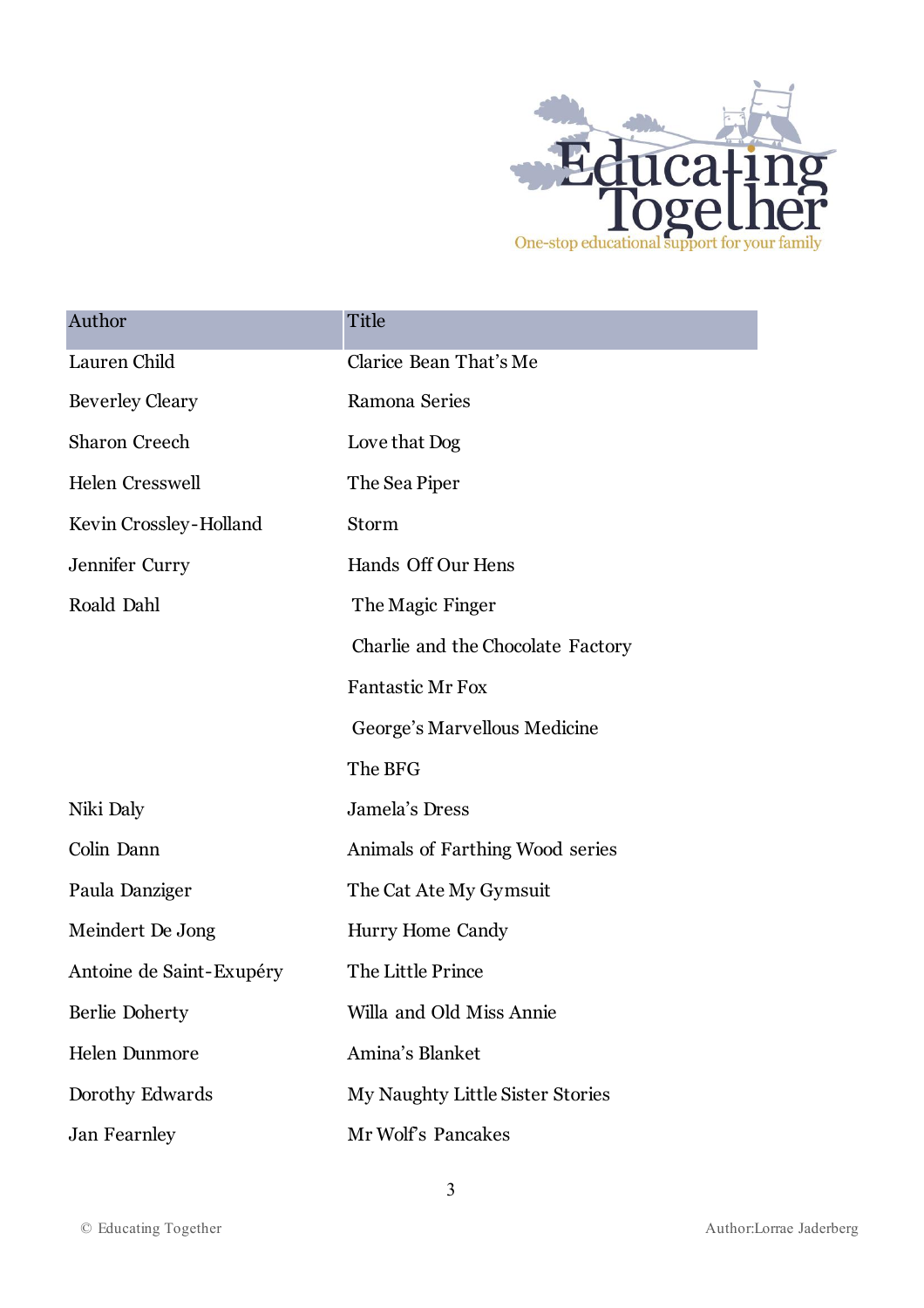

| Author               | Title                                        |
|----------------------|----------------------------------------------|
| Anne Fine            | How to Write Really Badly                    |
| Louise Fitzhugh      | Harriet the Spy                              |
| Michael Foreman      | Grandfather's Pencil and the Room of Stories |
|                      | Jack's Fantastic Voyage                      |
| Sarah Garland        | Tex the Cowboy                               |
| Paul Geraghty        | Solo                                         |
| <b>Adele Geras</b>   | My Grandmother's Stories                     |
| Mike Gibbie          | Small Brown Dog's Bad Remembering Day        |
| Rumer Godden         | The Story of Holly and Ivy                   |
| Nigel Gray           | Running Away From Home                       |
| Mairi Hedderwick     | Katie Morag and the Wedding                  |
| <b>Stuart Henson</b> | Who Can Tell? (with Wayne Anderson)          |
| Nigel Hinton         | <b>Beaver Towers</b>                         |
| Mary Hooper          | Spook Summer                                 |
| Mary Hooper          | The Great Twin Trick                         |
| Anthony Horowitz     | The Falcon's Malteser                        |
| <b>Harry Horse</b>   | The Last Cowboys                             |
| <b>Ted Hughes</b>    | How the Whale Became                         |
| Ted Hughes           | The Iron Man                                 |
| Norman Hunter        | Incrediblania stories                        |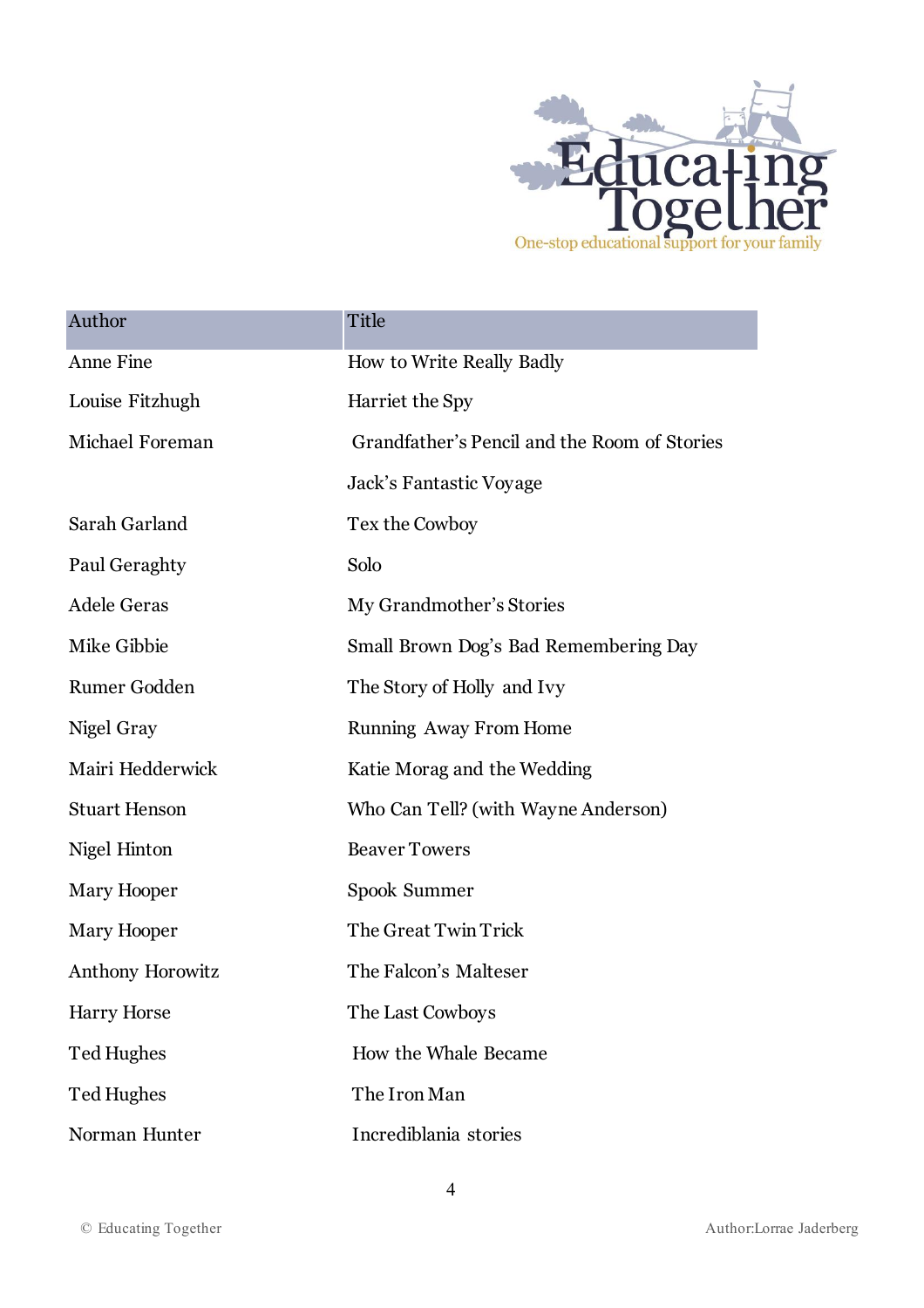

| Author                  | Title                                          |
|-------------------------|------------------------------------------------|
| Norman Hunter           | <b>Professor Branestawm</b>                    |
| Tove Jansson            | The Moomins                                    |
| Paul Jennings           | The Cabbage Patch Fib                          |
| <b>Terry Jones</b>      | <b>Fantastic Stories</b>                       |
| Ann Jungman             | Vlad the Drac                                  |
| Gene Kemp               | Dog's Journey                                  |
| Dick King-Smith         | Dragon Boy                                     |
|                         | The Golden Goose                               |
|                         | The Hodgeheg                                   |
|                         | The Sheep-Pig                                  |
| <b>Jenny Koralek</b>    | The Boy and the Cloth of Dreams                |
| Roger Lancelyn Green    | King Arthur and His Knights of the Round Table |
|                         | Myths of the Norsemen                          |
| <b>Joyce Lankster</b>   | Milly Molly Mandy series                       |
| <b>Michael Lawrence</b> | <b>Jiggy McCue series</b>                      |
| Robert Leeson           | The Dog who changed the World                  |
| Rob Lewis               | Lazy Daisy                                     |
| Astrid Lindgren         | Pippi Longstocking                             |
| Jonathan Long           | The Cat that Scratched (with Korky Paul)       |
|                         | The Wonky Donkey                               |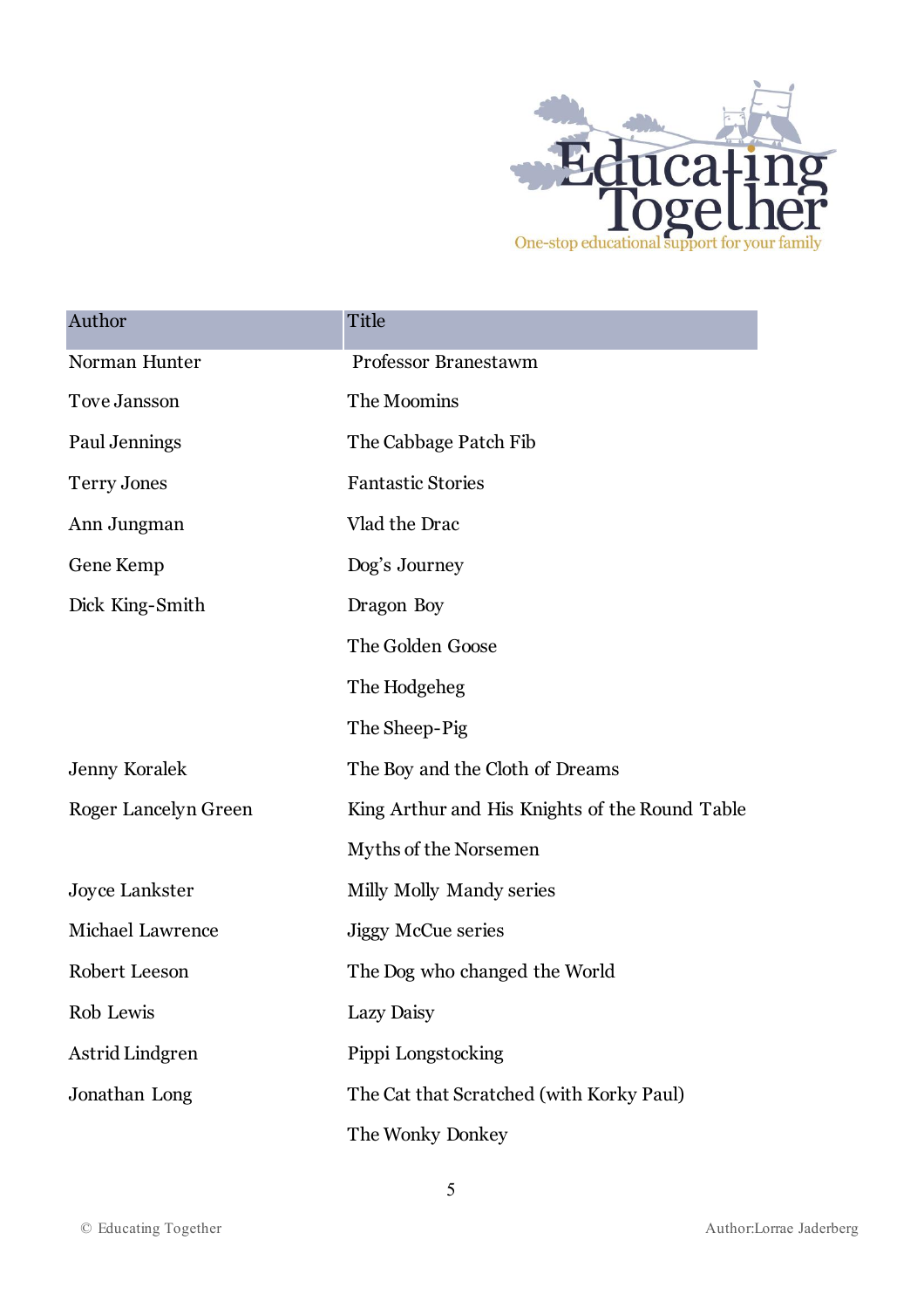

| Author                        | Title                                                            |
|-------------------------------|------------------------------------------------------------------|
| K M Peyon                     | The Pony that Went to Sea                                        |
| Margaret Mahy                 | The Great Piratical Rumbustification and the Libr<br>the Robbers |
|                               | Tingleberries, Tuckertubs and Telephones                         |
| Jan Mark                      | Long Lost                                                        |
| André Maurois                 | <b>Fattypuffs and Thinifers</b>                                  |
| Kara May                      | Cat's Witch                                                      |
| William Mayne                 | Lady Muck                                                        |
| Sam McBratney                 | Jimmy Zest                                                       |
| <b>Alexander McCall Smith</b> | The Perfect Hamburger                                            |
| Roger McGough                 | The Great Smile Robbery                                          |
| <b>Hilary McKay</b>           | The Treasure in the Garden!                                      |
| David McKee                   | Charlotte's Piggy Bank                                           |
| Colin McNaughton              | Have You Seen Who's Just Moved in Next Door to                   |
| Ursula Moray Williams         | The Adventure of the Little Wooden Horse                         |
| Michael Morpurgo              | <b>Black Queen</b>                                               |
|                               | Toro! Toro!                                                      |
|                               | The Marble Crusher                                               |
|                               | The Dancing Bear                                                 |
|                               | The Butterfly Lion                                               |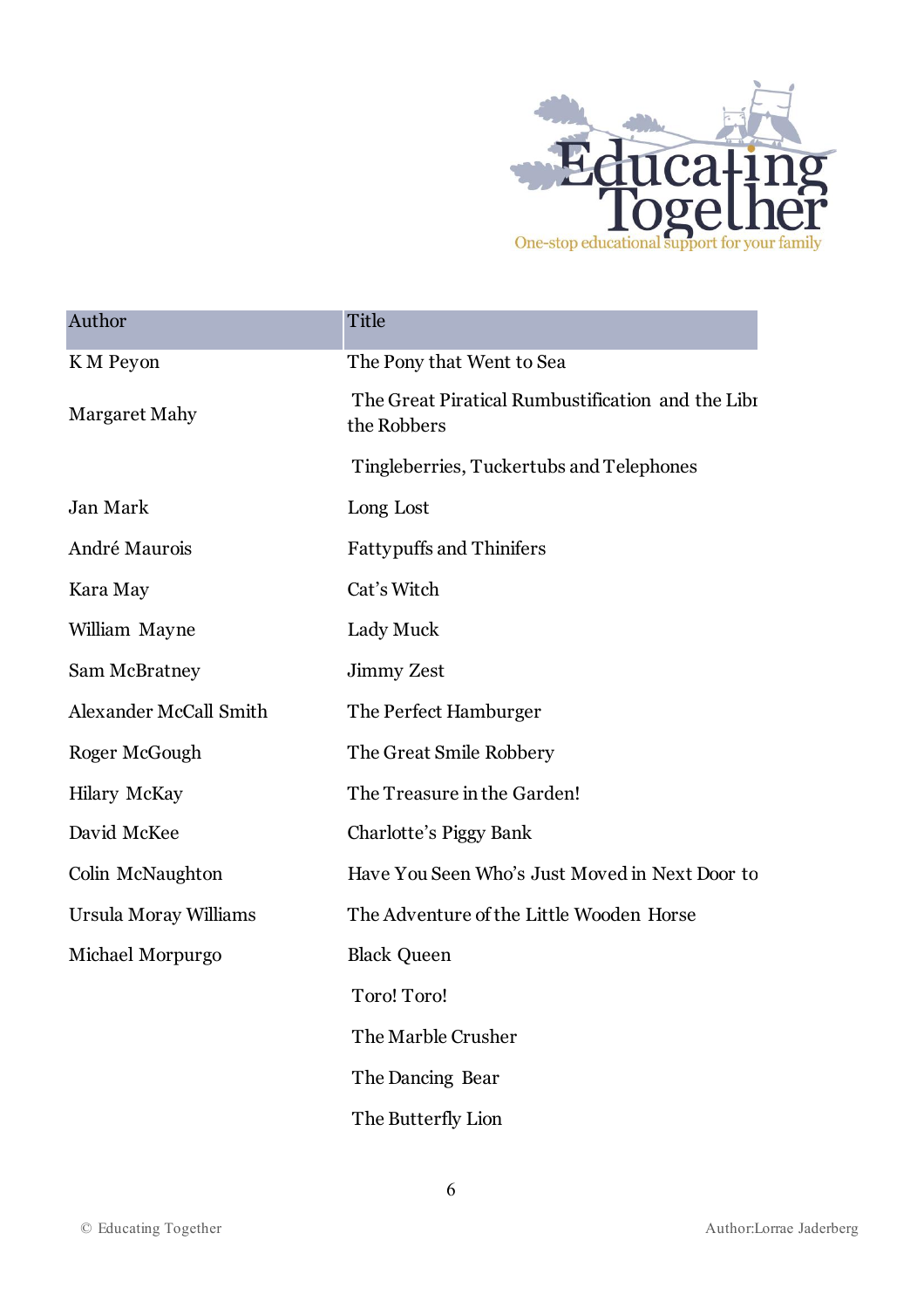

ī

| Author                      | Title                                       |
|-----------------------------|---------------------------------------------|
|                             | Farm Boy                                    |
|                             | Muck and Magic Stories from the Countryside |
| Jill Murphy                 | The Worst Witch                             |
| Magdalen Nabb               | The Enchanted Horse                         |
| Linda Newberry              | Whistling Jack                              |
|                             | <b>Ice Cat</b>                              |
| Jenny Nimmo                 | The Owl Tree                                |
| Robert O'Brien              | Mrs Frisby and the Rats of Nimh             |
| Hiawyn Oram                 | Little Brother and the Cough                |
| <b>Florence Parry Heide</b> | The Shrinking of Treehorn                   |
| Phillippa Pearce            | A Dog So Small                              |
|                             | The Battle of Bubble and Squeak             |
| Ann Pilling                 | Henry's Leg                                 |
| Alf Proysen                 | Mrs Pepperpot                               |
| Gwynedd Rae                 | Mary Plain series                           |
| Mary Rayner                 | The Small Good Wolf                         |
| Shoo Rayner                 | Dark Claw Series                            |
| Lynne Reid Banks            | Harry the Poisonous Centipede               |
|                             | I Houdini                                   |
| <b>Thomas Rockwell</b>      | How to Eat Fried Worms                      |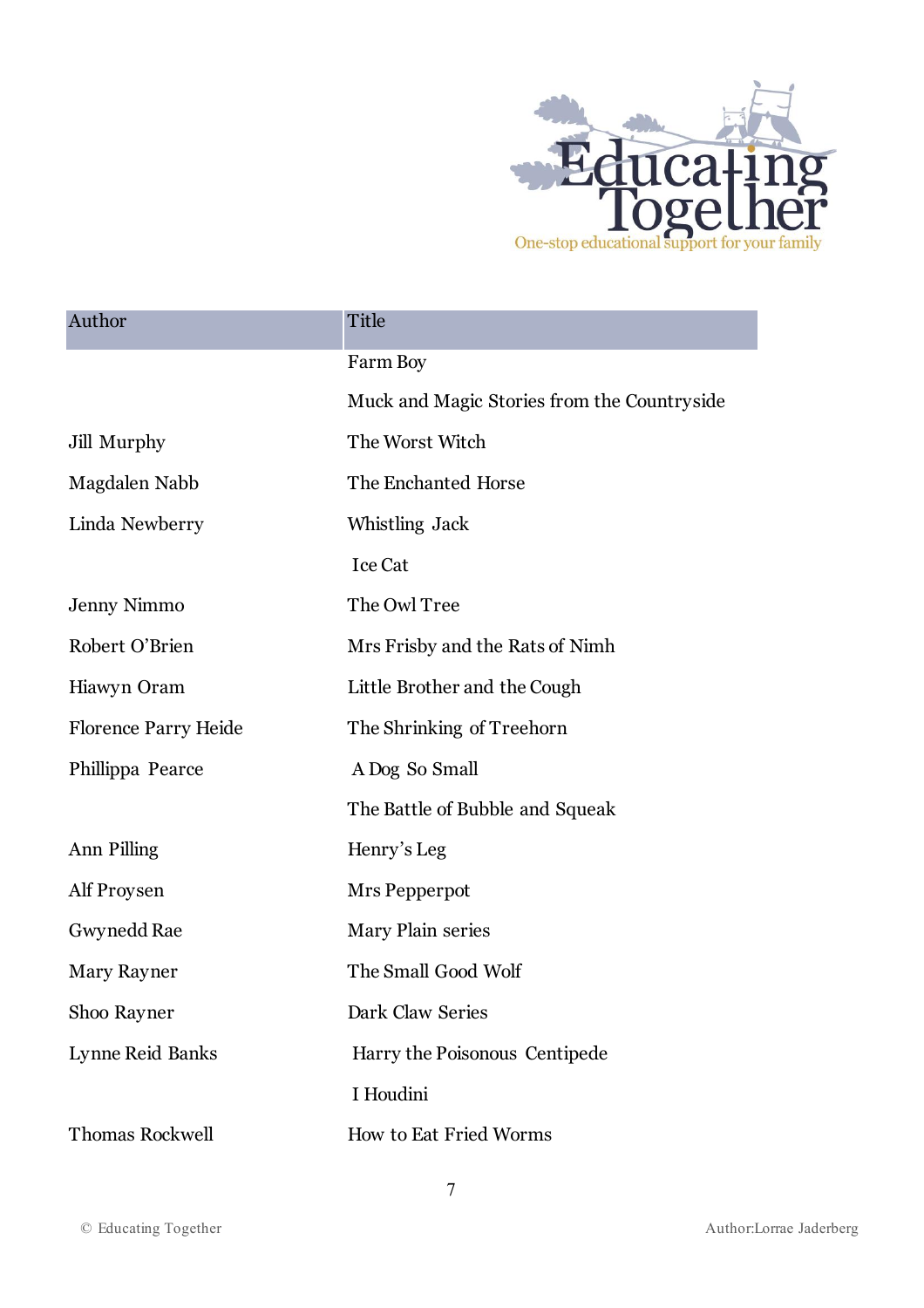

| Author                    | Title                                           |
|---------------------------|-------------------------------------------------|
| <b>Mary Rodgers</b>       | <b>Freaky Friday</b>                            |
| J K Rowling               | Harry Potter and the Philosopher's Stone        |
| Jon Scieszka              | The Stinky Cheeseman and other Fairly Stupid Ta |
| Martina Selway            | Wish You Were Here                              |
| <b>Catherine Storr</b>    | Clever Polly and the Stupid Wolf                |
| <b>Jeremy Strong</b>      | The Hundred-Mile-An-Hour Dog                    |
|                           | My Mum's Going to Explode!                      |
|                           | Krazy Kow Saves the World - Well Almost         |
| <b>Rosemart Sutcliffe</b> | The High Deeds of Finn McCool                   |
| <b>Robert Swindells</b>   | Dracula's Castle                                |
|                           | <b>Ice Palace</b>                               |
| <b>Ruth Thomas</b>        | The Class That Went Wild                        |
| Colin Thompson            | Attila the Bluebottle                           |
| Jill Tomlinson            | The Owl Who Was Afraid of the Dark              |
| Jean Ure                  | Daisy May                                       |
|                           | <b>Becky Bananas</b>                            |
| Alison Uttley             | Sam Pig                                         |
| Nina Warner Hooke         | The Snow Kitten                                 |
| <b>Robert Westall</b>     | Blitz                                           |
|                           | The Christmas Cat                               |